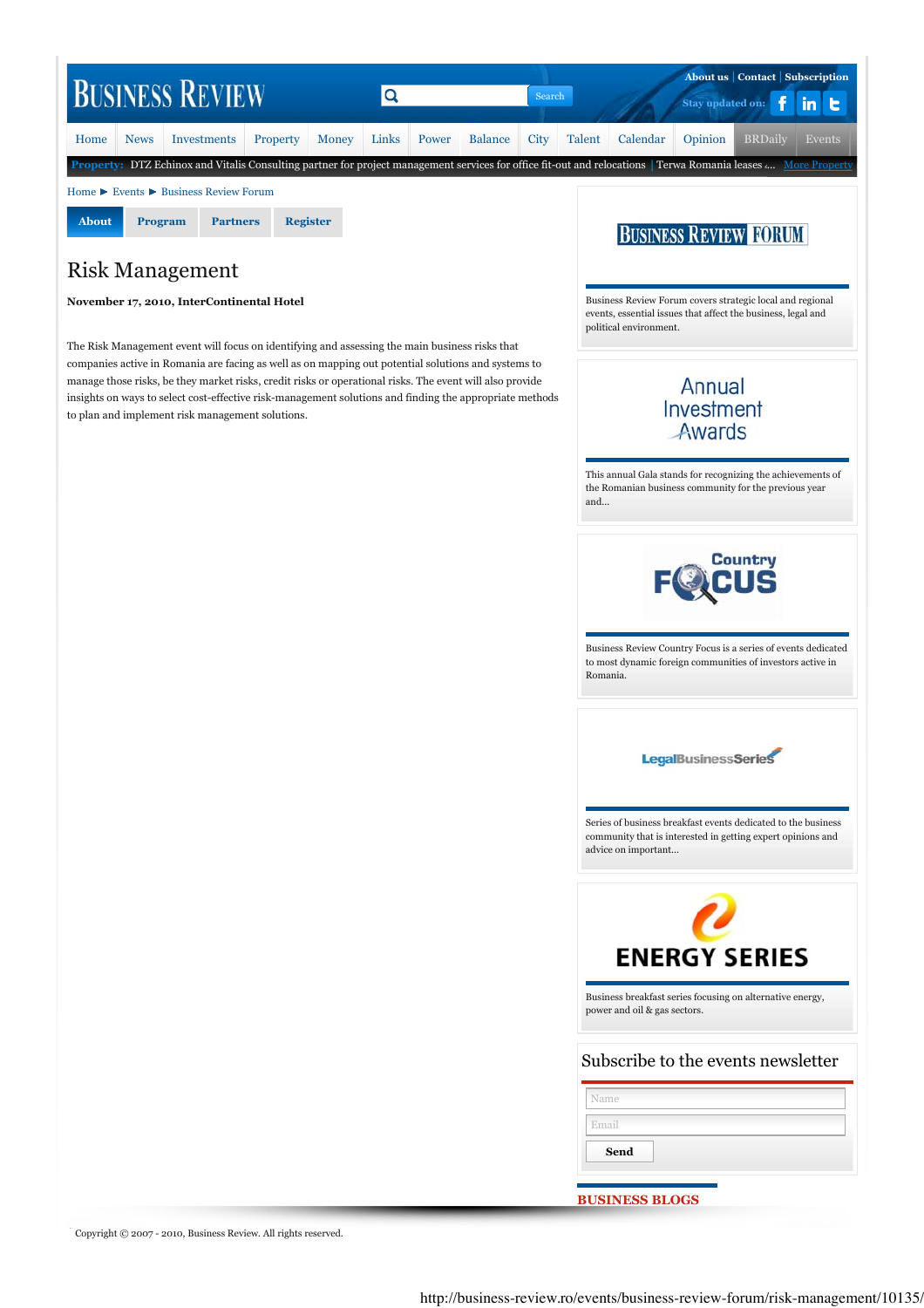

Copyright © 2007 - 2010, Business Review. All rights reserved.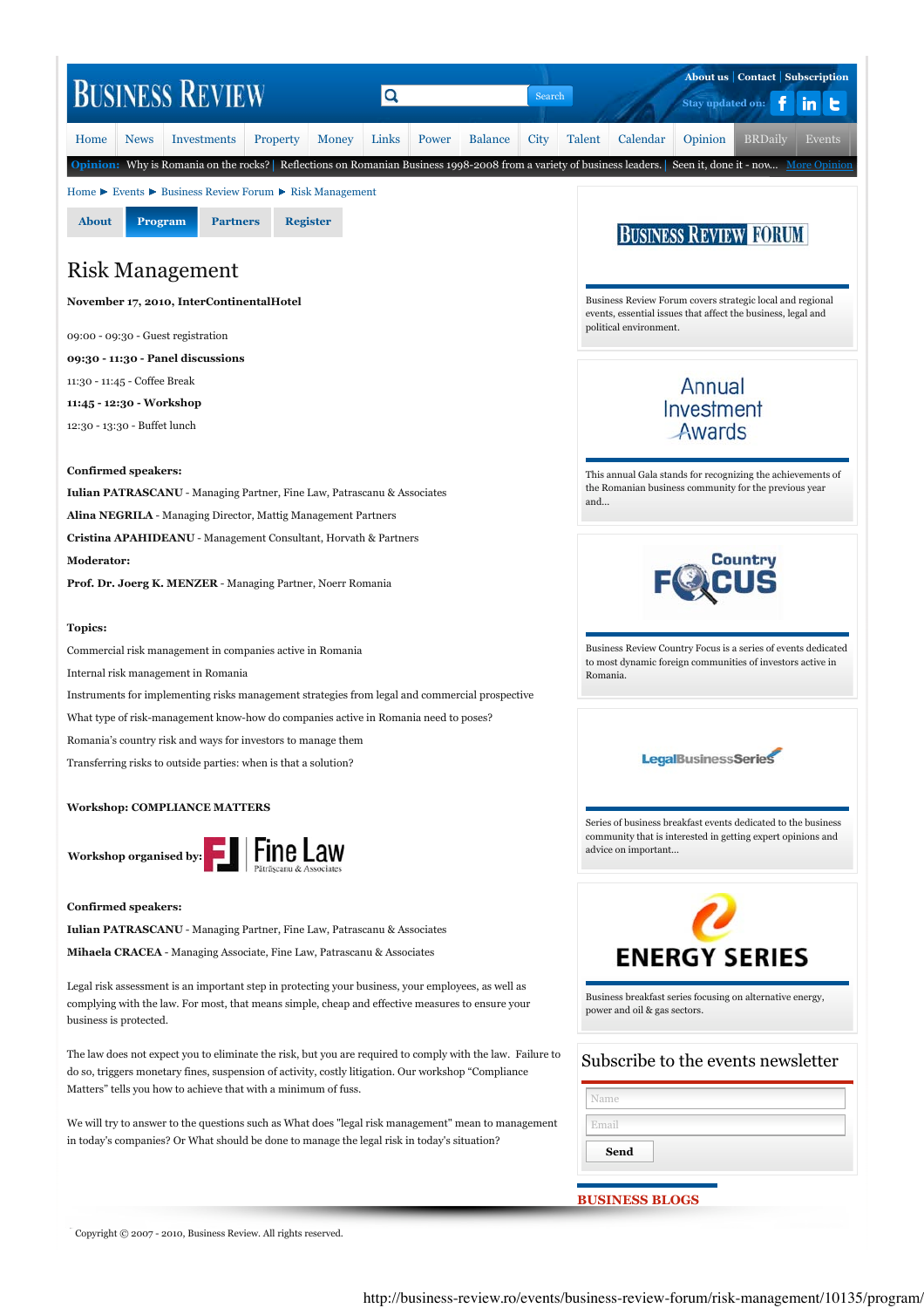